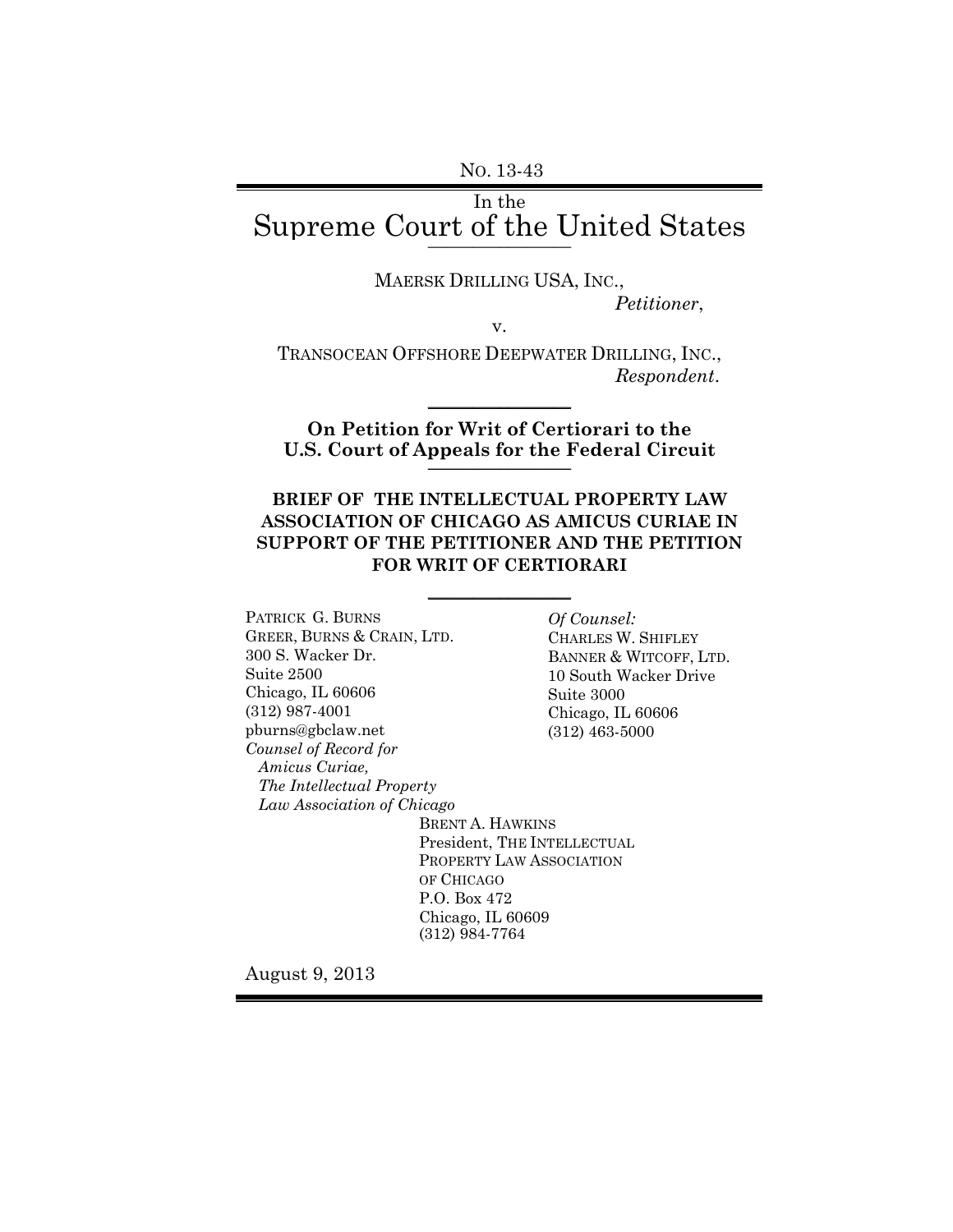# **TABLE OF CONTENTS**

| Ι.   |  |                                                                                                                                                            |
|------|--|------------------------------------------------------------------------------------------------------------------------------------------------------------|
| Η.   |  |                                                                                                                                                            |
| III. |  |                                                                                                                                                            |
| IV.  |  |                                                                                                                                                            |
| V.   |  |                                                                                                                                                            |
|      |  | A. The Federal Circuit Decision<br>Extends Liability for Patent<br>Infringement to Activities Not                                                          |
|      |  | B. The Federal Circuit Interpreted §<br>271(a) to Cover Exclusively Extra-<br>territorial Activities Without Any<br>Infringing Activities at or within the |
|      |  | C. The Federal Circuit's Extension of<br>Liability Will Have a Significant<br>Adverse Impact on Sales and<br>Marketing Activities World-wide9              |
| VL.  |  |                                                                                                                                                            |

i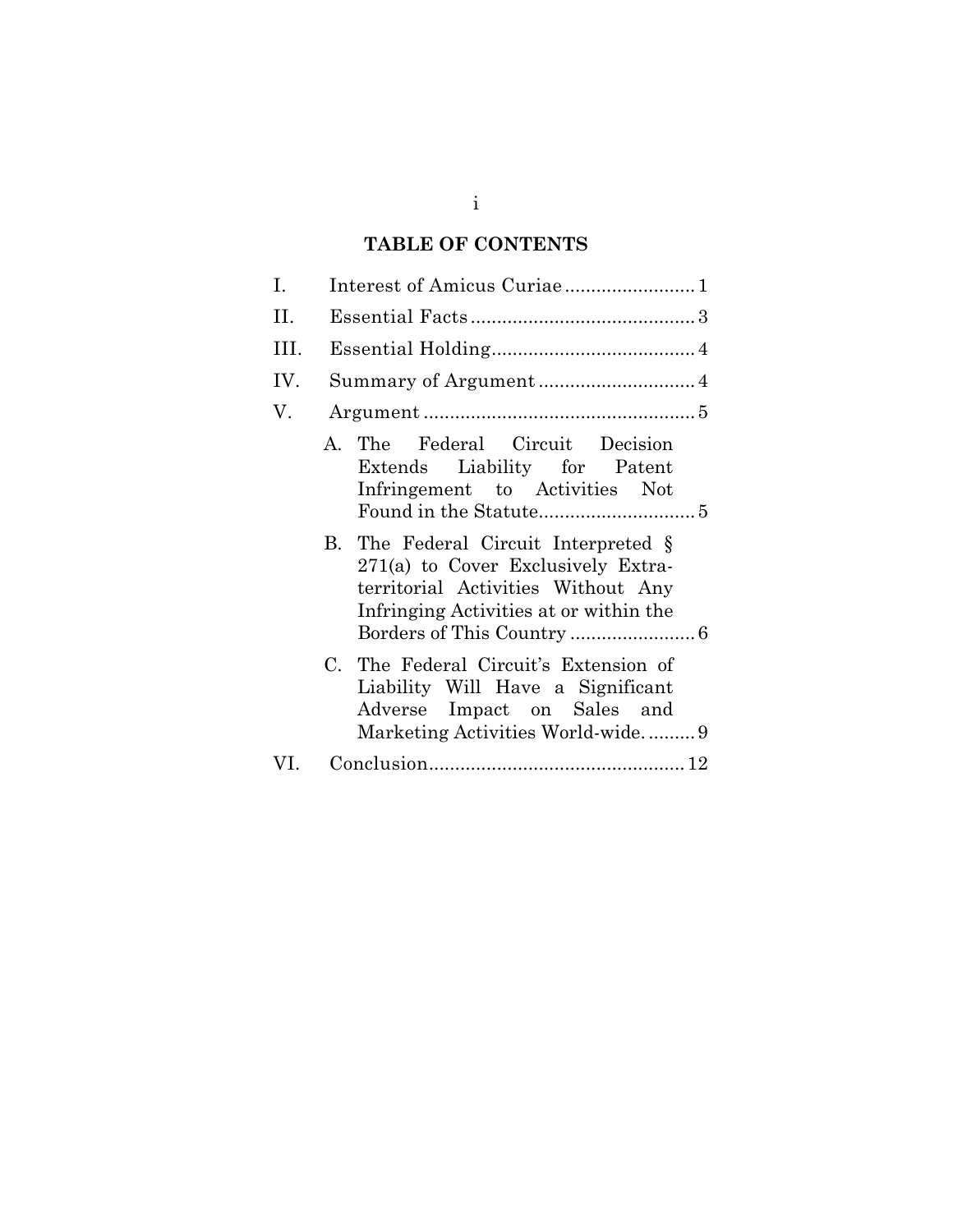# **TABLE OF AUTHORITIES**

**Page(s)** 

## **Statutes**

35 U.S.C. Section 271 .............................. 4, 5, 6, 7, 8, 9

ii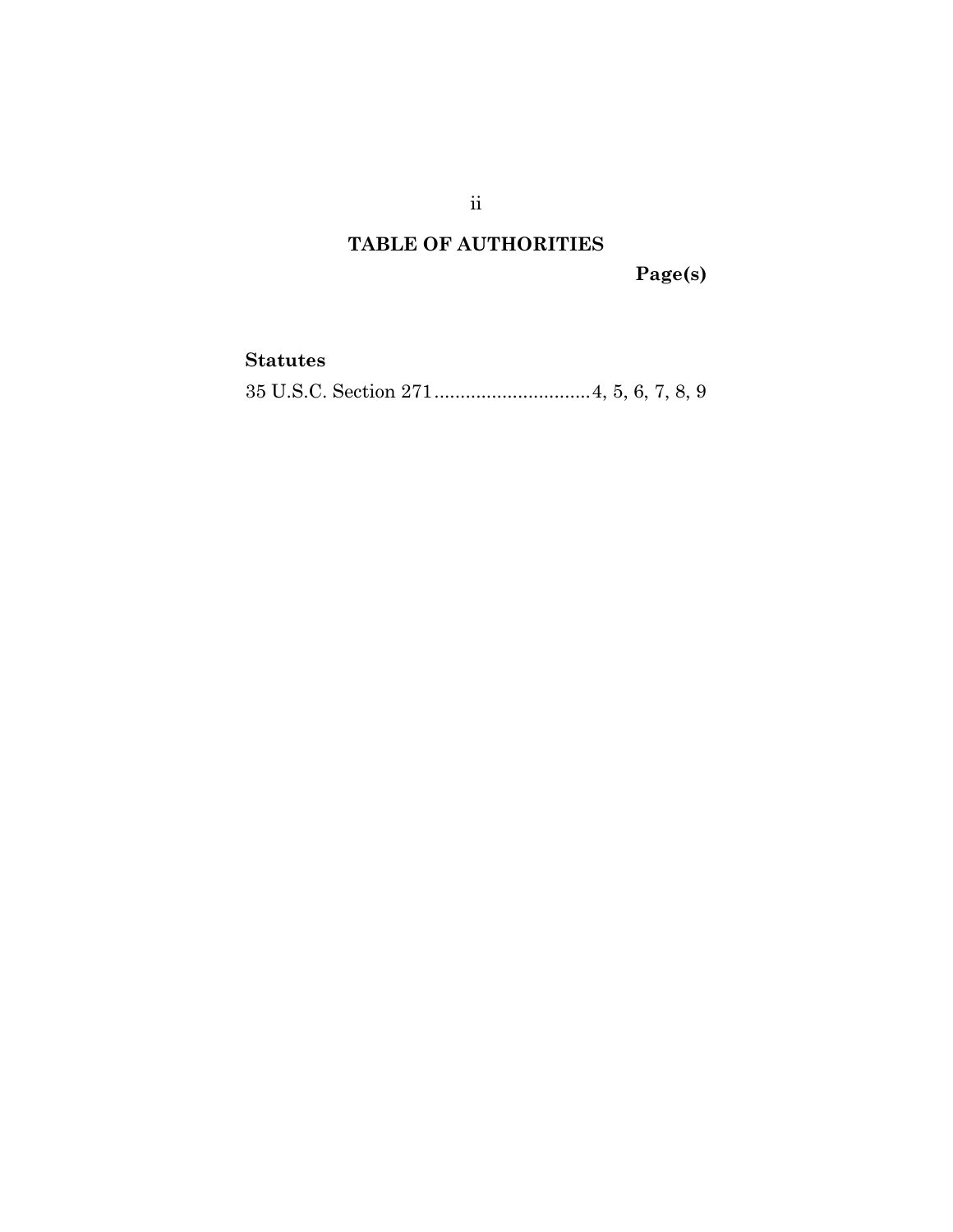### **I. Interest of Amicus Curiae**

l

Amicus curiae the Intellectual Property Law Association of Chicago respectfully supports the petition for a writ of certiorari to review the judgment of the United States Court of Appeals for the Federal Circuit.1

Founded in 1884, the Intellectual Property Law Association of Chicago is a voluntary bar association of over 1,000 members who practice with patents, trademarks, copyrights, trade secrets and the legal issues they present. IPLAC is the country's oldest bar association devoted exclusively to intellectual property matters. In litigation, IPLAC's members are split about equally between plaintiffs and defendants. Its members include attorneys in private and corporate practice before federal bars throughout the United States, as well as the U.S. Patent and Trademark and Copyright Offices. As

<sup>1</sup> Pursuant to Supreme Court Rule 37.2(a), counsel of record for all parties received timely notice of our intent to file and have consented to the filing in letters on file with the Clerk of the Court. Pursuant to Supreme Court Rule 37.6, this brief was not authored, in whole or in part, by counsel to a party, and no monetary contribution to the preparation or submission of this brief was made by any person or entity other than IPLAC or its counsel. After reasonable investigation, IPLAC believes that no member of its Board or Litigation or Amicus Committee who voted to prepare this brief on its behalf, or any attorney in the law firm or corporation of such a board or committee member, represents a party with respect to this litigation. Some committee members or attorneys in their respective law firms or corporations may represent entities that have an interest in other matters which may be affected by the outcome of this litigation.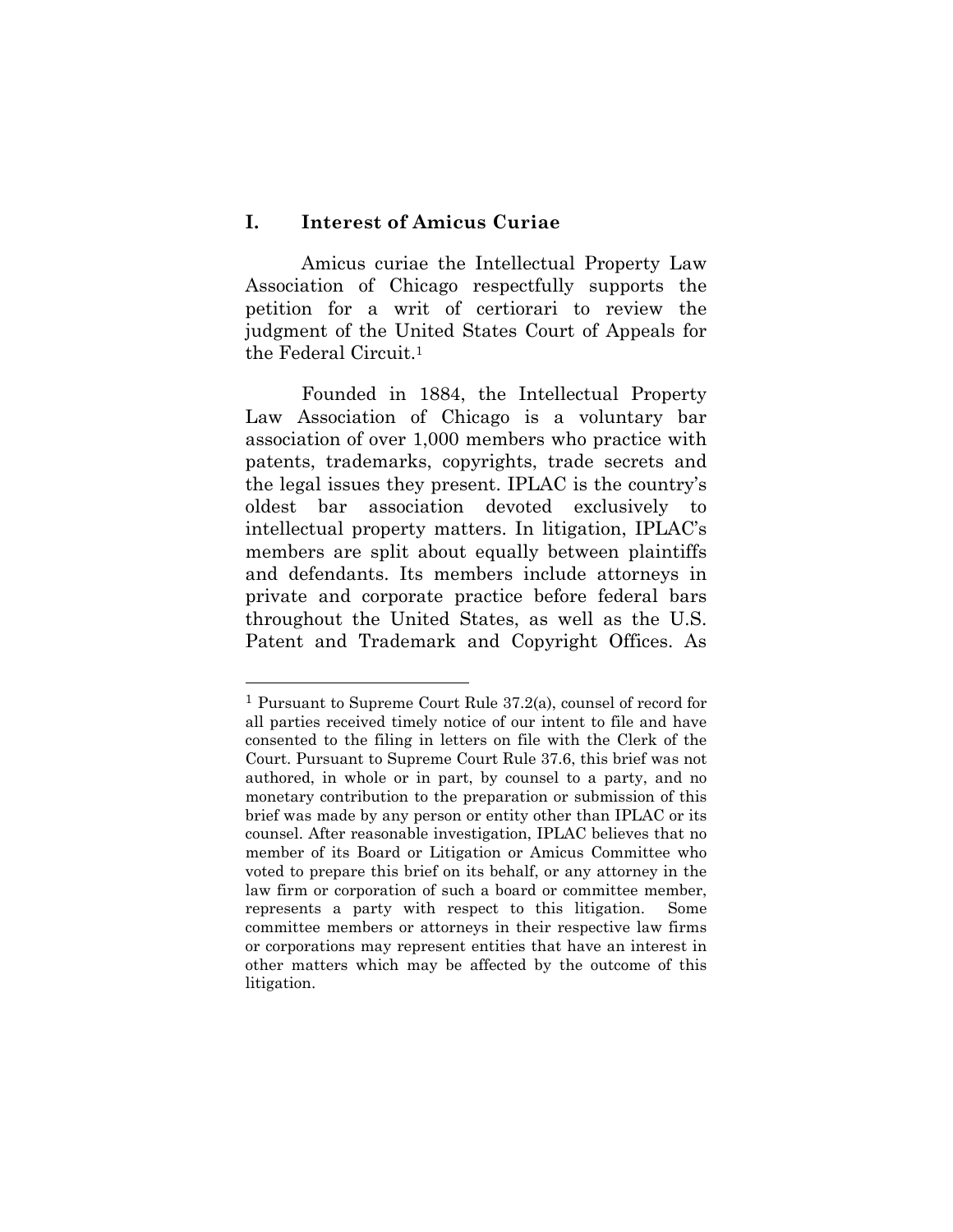part of its central objectives, IPLAC is dedicated to aiding in the development of the intellectual property law, especially with the federal courts.2

 <sup>2</sup> While over 30 federal judges are honorary members of IPLAC, none of them was consulted or participated in any way regarding this brief.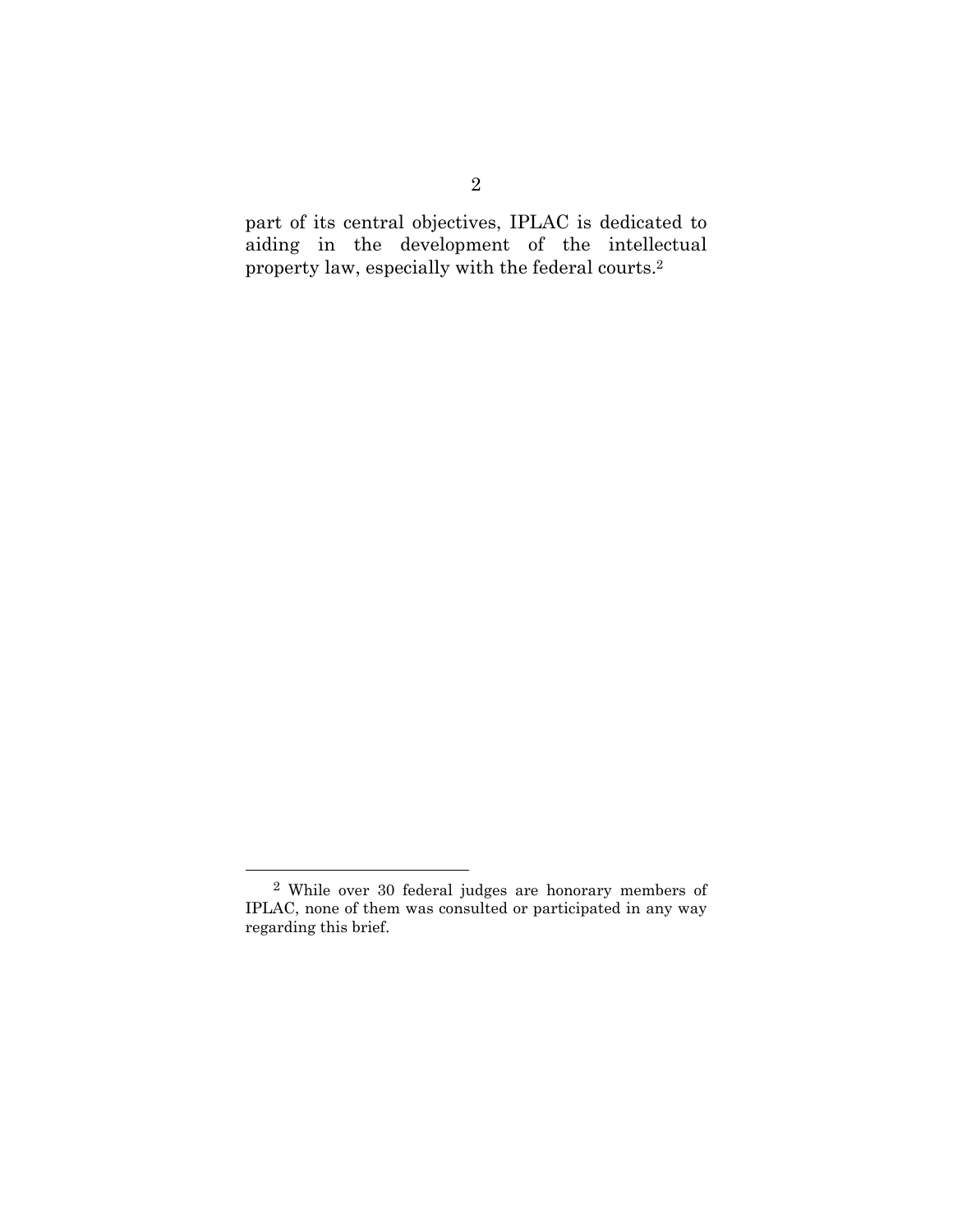#### **II. Essential Facts**

The Federal Circuit decisions and the petition for certiorari fully describe the facts in this case. For purposes of this brief, only the following facts are critical.

A Danish company (Maersk A/S) negotiated a contract to provide drilling services to a Norwegian company (Statoil ASA). The negotiations were conducted in Norway and Denmark. A Danish affiliate of Maersk A/S (Maersk Drilling) made an offer to provide the services to the Norwegian company (Statoil ASA). The offer was also made in Norway. Eventually, a contract for services was entered into between two U.S. affiliates (Maersk Drilling USA and Statoil Gulf of Mexico LLC). The contract was executed in Norway. The important point here is that none of these activities occurred in the U.S.

The U.S. affiliate (Maersk Drilling USA) planned to use an oil drilling rig being made in Singapore. The proposed oil rig would have infringed the patent in suit, so the contract allowed modifications of the oil rig that would avoid patent infringement. In any event, an infringing oil rig was never made in, used in, or imported into this country. The sales contract, which was only executory to the extent that it was for an infringing oil rig, was not executed in this country. In fact, an infringing oil rig has never been used by Maersk Drilling USA in the U.S.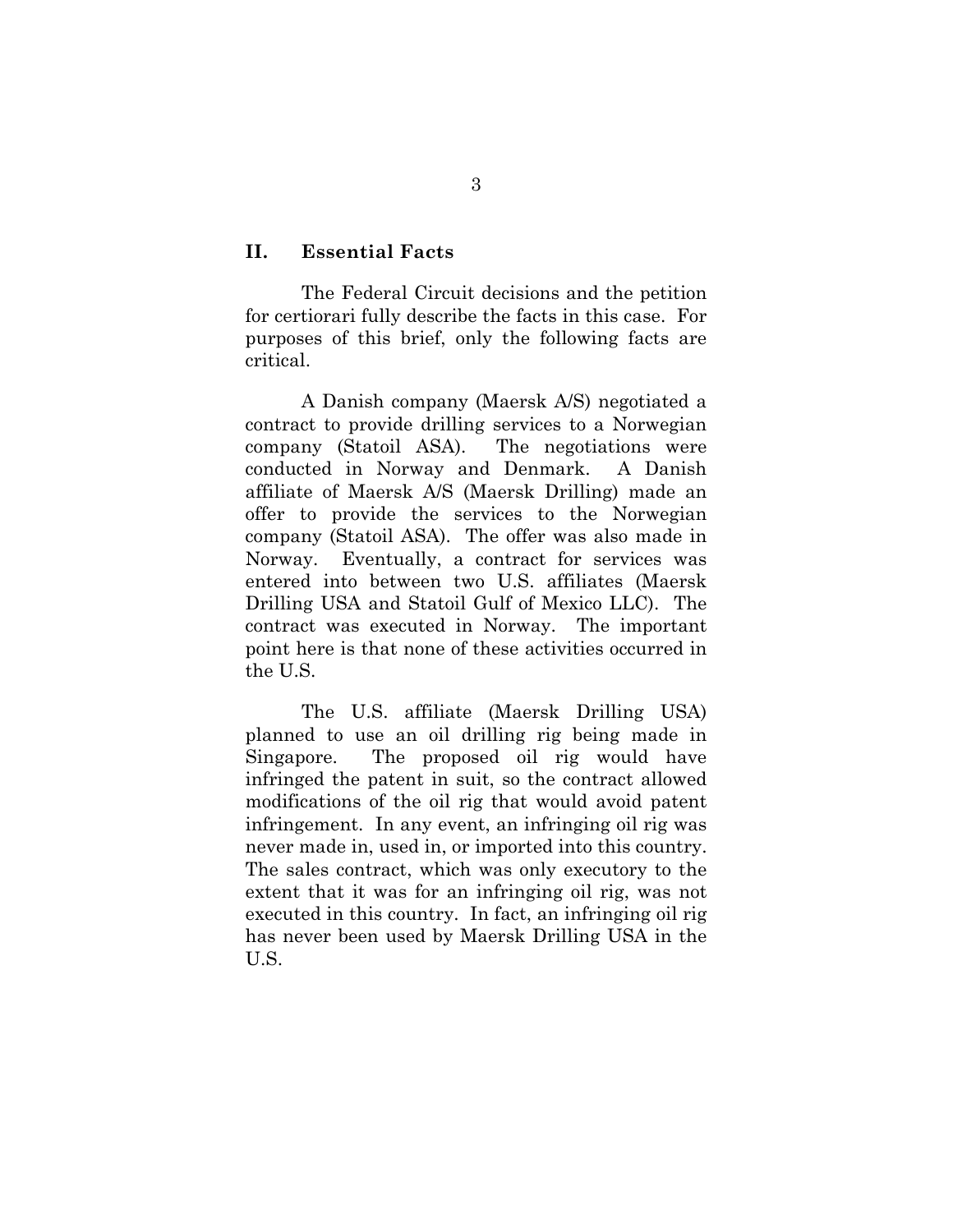#### **III. Essential Holding**

The Federal Circuit decisions need not be described in detail here. The significant holding is that a contract between two U.S. companies for performance in the U.S. may constitute an offer to sell within the meaning of 35 U.S.C. Section 271(a). The holding does not require significant infringing activities in this country, such as importation of an infringing device.

#### **IV. Summary of Argument**

This case raises important issues of statutory interpretation and the presumption against extraterritoriality. Amicus curiae supports the petition for certiorari because the Federal Circuit decision extends liability for patent infringement to extraterritorial offers to use a patented product in this country, without actual infringing activities within the United States. This extension of liability to exclusively extra-territorial activities will have a significant adverse impact on sales and marketing activities world-wide. It will also have a significant adverse impact on the practice of law world-wide.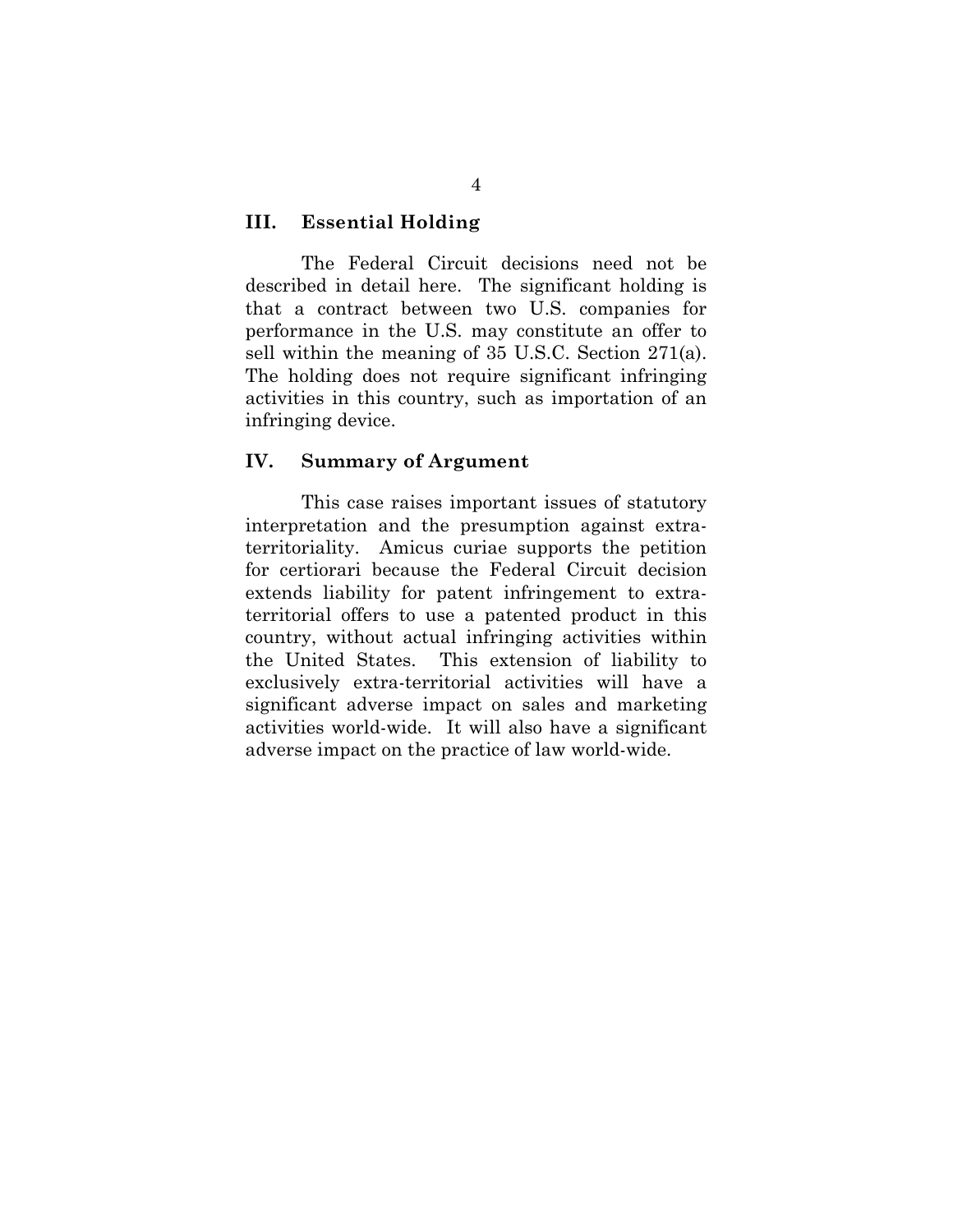#### **V. Argument**

## **A. The Federal Circuit Decision Extends Liability for Patent Infringement to Activities Not Found in the Statute**

Patent infringement is defined in 35 USC  $\S$ 271. Section  $271(a)$ ,<sup>3</sup> which is the only section interpreted by the Federal Circuit, defines infringing activities to include (a) uses, (b) offers to sell and (c) sales of patented inventions in the United States.

The statute does **not** separately define patent infringement to include offers to use. Thus, the Federal Circuit's interpretation extends liability to conduct clearly not recited in the statute. For this reason, amicus curiae agree with the petitioner that the lower court's interpretation should be considered by this Court.

 <sup>3 (</sup>a) Except as otherwise provided in this title, whoever without authority makes, uses, offers to sell, or sells any patented invention, within the United States or imports into the United States any patented invention during the term of the patent therefor, infringes the patent.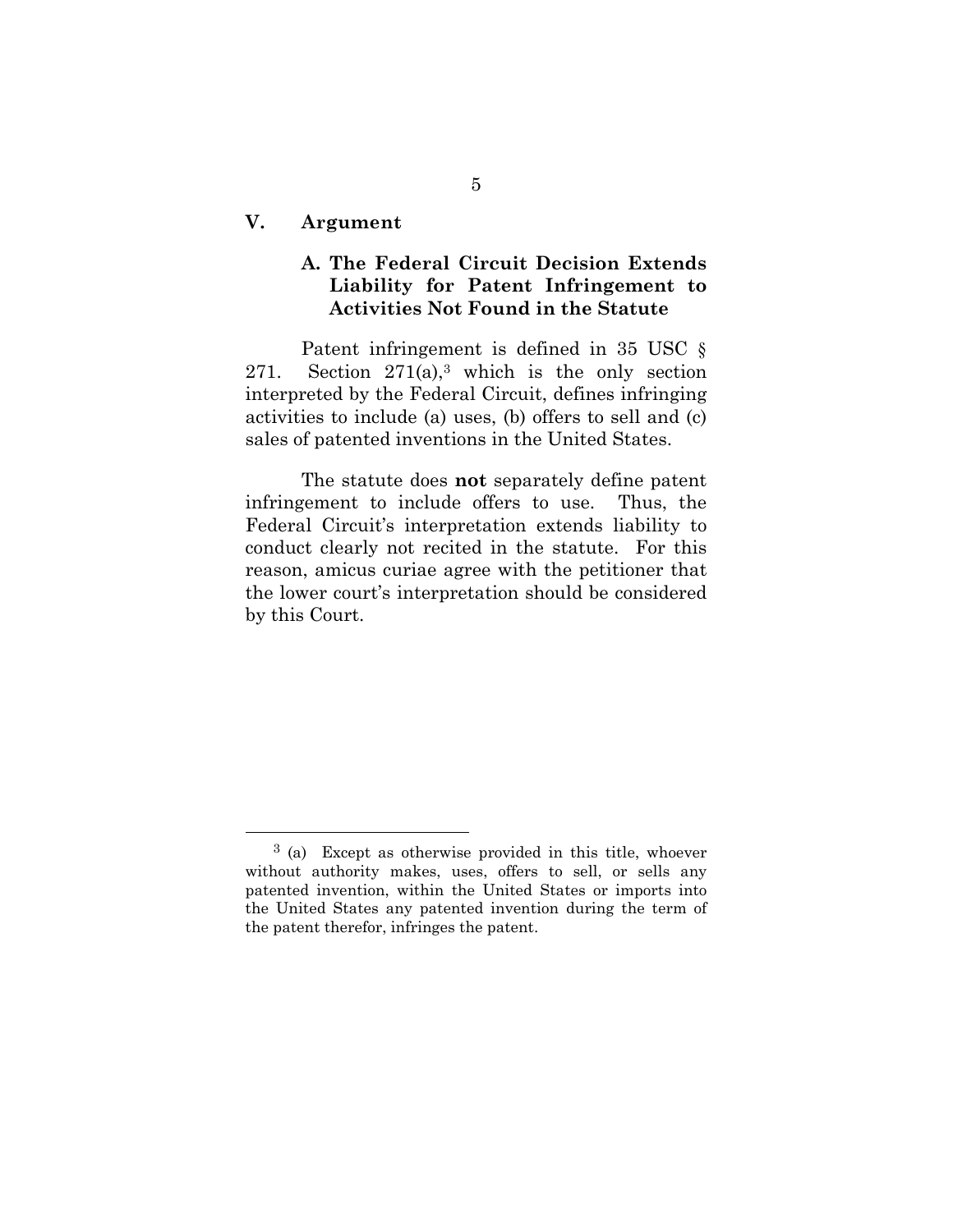## **B. The Federal Circuit Interpreted § 271(a) to Cover Exclusively Extraterritorial Activities Without Any Infringing Activities at or within the Borders of This Country**

The Federal Circuit also interpreted  $\S 271(a)$ to cover an offer made outside of this country, without any infringing conduct here. There was no importation, use or sale of a patented product in the United States. For this reason, this Court should consider whether the decision violates the presumption against extra-territoriality.

We begin with an overview of § 271. On its face, § 271(a) focuses entirely on conduct within this country, and is completely silent about extraterritorial activities. Section 271(b)4 defines inducement, without mention of location. However, the predicate for infringement is  $\S 271(a)$ .

 <sup>4 (</sup>b) Whoever actively induces infringement of a patent shall be liable as an infringer.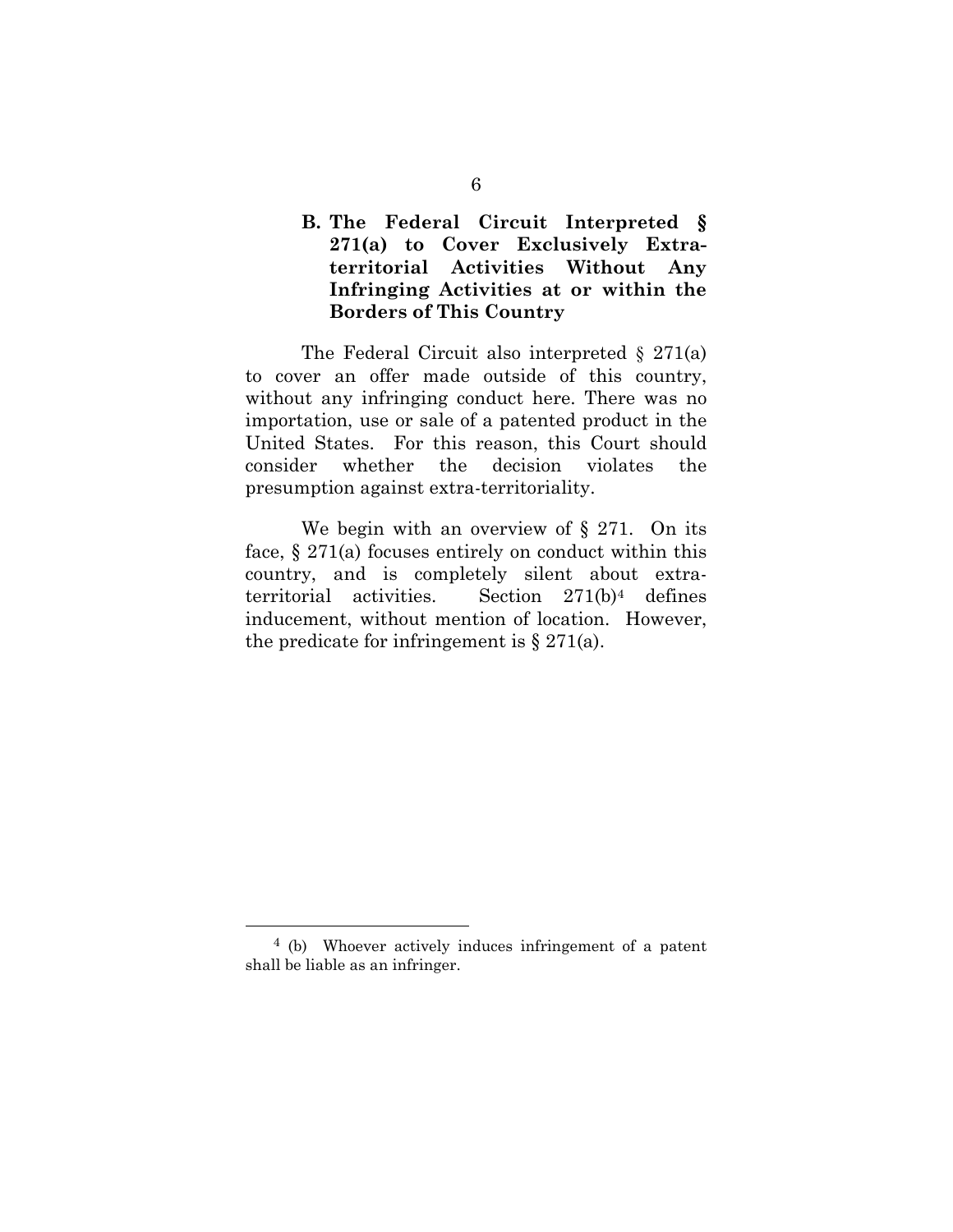Section 271(c)<sup>5</sup> addresses contributory infringement, and requires an offer to sell, a sale or importation of a specified component within the United States. Therefore, extra-territorial activities are not covered.

Section 271(d) places limits on infringement under  $\S$  271(a), (b) and (c). Section 271(e) addresses unique circumstances not present here.

Only Section 271(f)6 explicitly addresses extraterritorial activities. Section 271(f) is directed to

 $6(f)(1)$  Whoever without authority supplies or causes to be supplied in or from the United States all or a substantial portion of the components of a patented invention, where such components are uncombined in whole or in part, in such manner as to actively induce the combination of such components outside of the United States in a manner that would infringe the patent if such combination occurred within the United States, shall be liable as an infringer.

 (2) Whoever without authority supplies or causes to be supplied in or from the United States any component of a patented invention that is especially made or especially adapted for use in the invention and not a staple article or commodity of commerce suitable for substantial noninfringing use, where such component is uncombined in whole or in part, knowing that such component is so made or adapted and intending that

 <sup>5 (</sup>c) Whoever offers to sell or sells within the United States or imports into the United States a component of a patented machine, manufacture, combination or composition, or a material or apparatus for use in practicing a patented process, constituting a material part of the invention, knowing the same to be especially made or especially adapted for use in an infringement of such patent, and not a staple article or commodity of commerce suitable for substantial noninfringing use, shall be liable as a contributory infringer.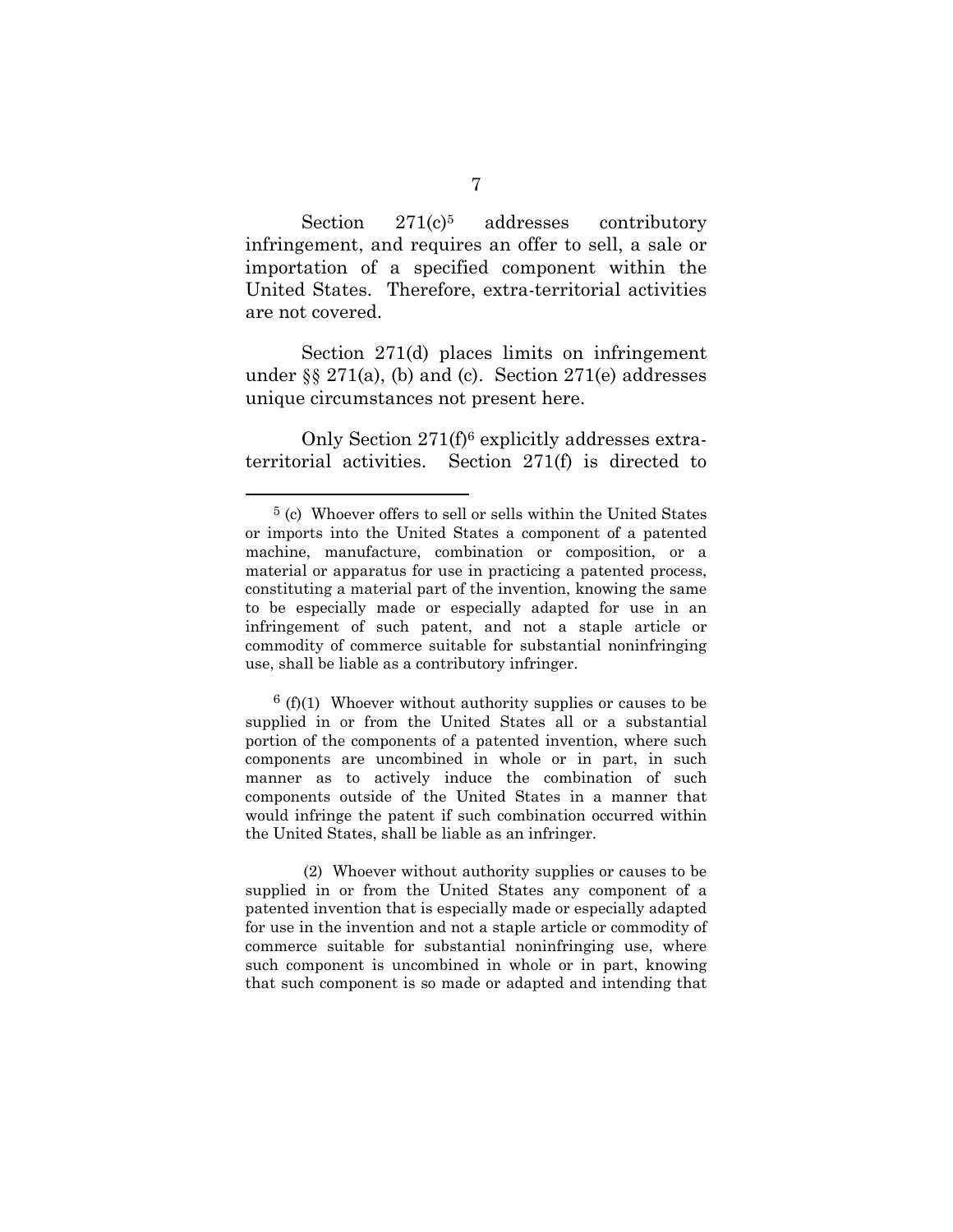people who would otherwise make all of the components of a patented invention in the U.S., but assemble them outside of this country, just to avoid infringement. The relevance of  $\S 271(f)$  in this case is that it requires significant activity in this country as a *sine qua non* of patent infringement.

Section  $271(g)^7$  also encompasses extraterritorial activities. Section 271(g) is primarily directed to people who would make an unpatented product such as a drug offshore, to avoid infringement of a patent on an improved method of making the product. Section 271(g) extends liability to importation, offers to sell or uses of such a product (patented or unpatented) within the United States, where the product was made by the patented process. Patented processes performed outside of the United States are covered by  $\S$  271(g), but only if

l

7 (g) Whoever without authority imports into the United States or offers to sell, sells, or uses within the United States a product which is made by a process patented in the United States shall be liable as an infringer, if the importation, offer to sell, sale, or use of the product occurs during the term of such process patent. In an action for infringement of a process patent, no remedy may be granted for infringement on account of the noncommercial use or retail sale of a product unless there is no adequate remedy under this title for infringement on account of the importation or other use, offer to sell, or sale of that product.

\* \* \*

such component will be combined outside of the United States in a manner that would infringe the patent if such combination occurred within the United States, shall be liable as an infringer.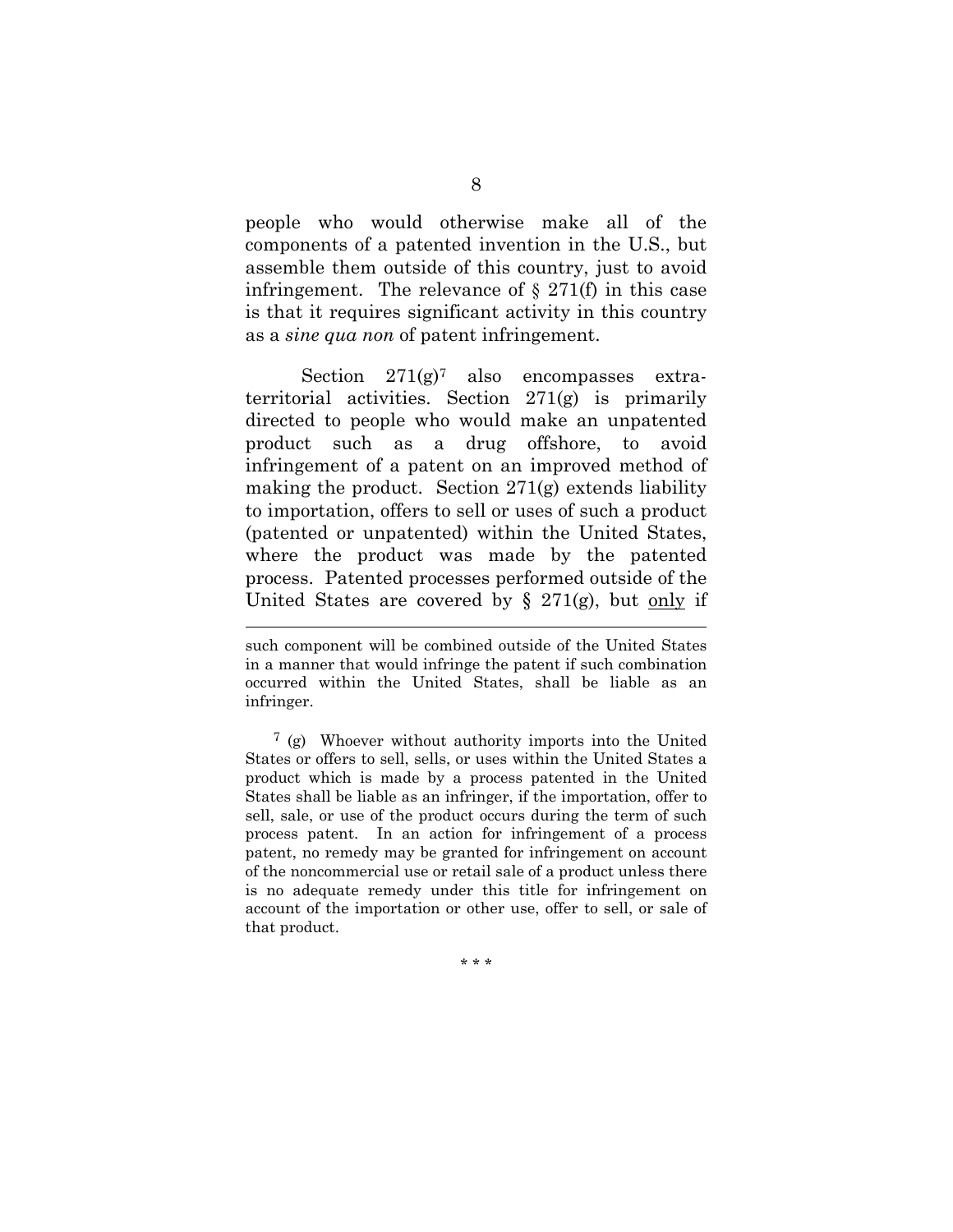there is importation, an offer to sell or use of the product within the United States. In other words, there is no infringement unless a significant act is performed in this country. Indeed, performing the patented process outside of the U.S. is not considered infringement at all. The imported product itself infringes the patent.

Sections 271(h) and 271(i) are not relevant here.

The important point here is that Sections 271(f) and  $271(g)$  are the only sections of the statute directed to extra-territorial activities, and they both require significant activity in this country as a *sine qua non* of infringement. The Federal Circuit's interpretation of  $\S$  271(a) to cover an offer made outside the United States without infringing or other significant activity in this country is inconsistent with the intent of Congress reflected  $\S 271(f)$  and in  $\S$  $271(g)$  i.e., that an infringing act of some kind must be performed in this country. Amicus curiae respectfully submits that this Court's guidance is needed to interpret the statute in this regard. For this reason also, amicus curiae supports the petition for certiorari.

### **C. The Federal Circuit's Extension of Liability Will Have a Significant Adverse Impact on Sales and Marketing Activities World-wide.**

Amicus curiae respectfully submits that the Federal Circuit's decision is likely to have a significant adverse impact on global trade practices.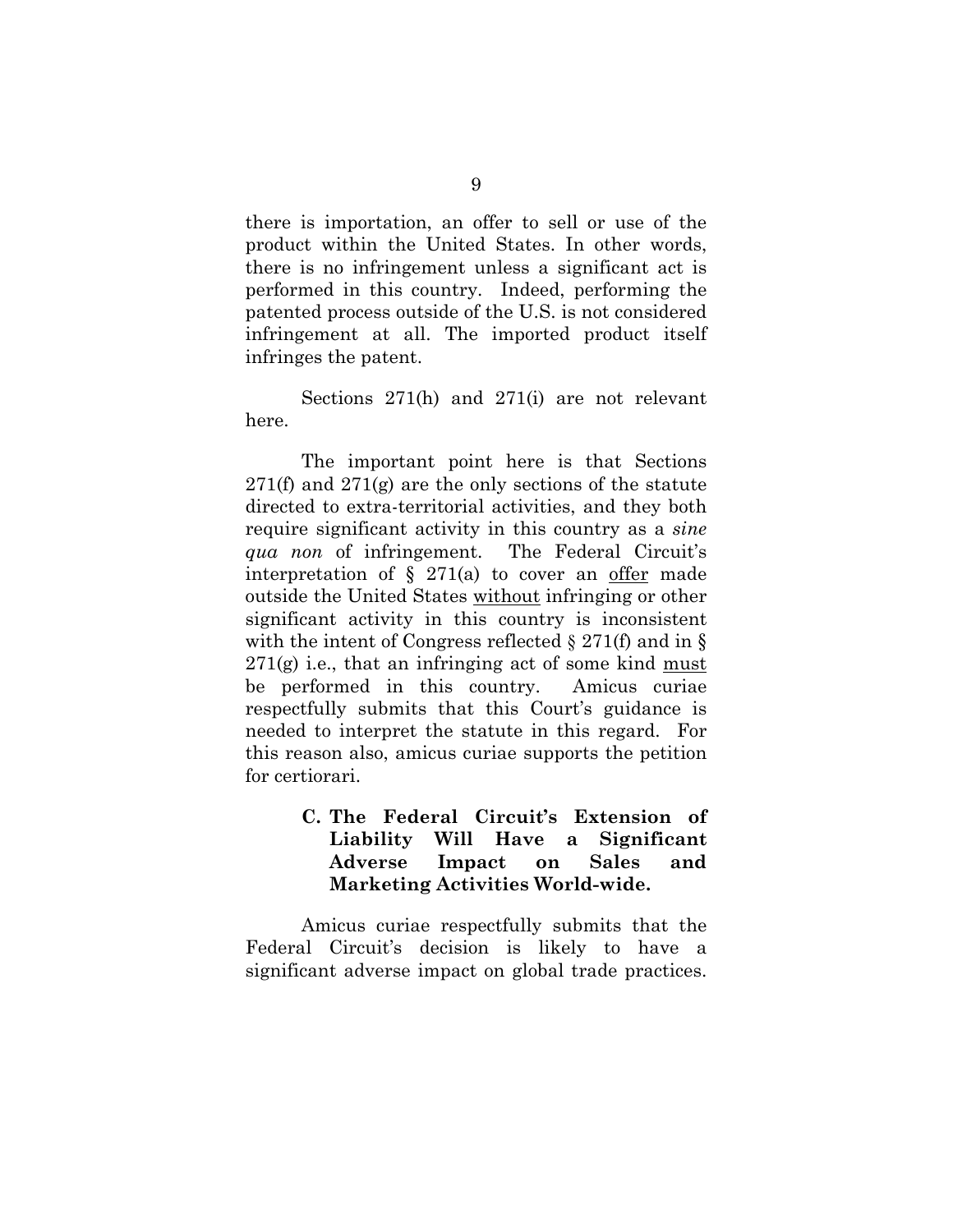It will also have an adverse impact on the practice of law in foreign countries, as well as in this country.

While the holding is limited to two American companies acting outside of the United States, there is no indication that the result would be different if one or both companies were foreign entities. The transactions in this case were private, but there is no indication that the holding is limited to private offers. As an example then, a foreign company offering products for sale in the United States at a trade show in a foreign country might be sued for patent infringement in the United States, without any infringing conduct performed at or inside of U.S. borders. The damage award in this case was \$15 million, so this can be a significant problem.

Most U.S. attorneys would be surprised by this result if they were not aware of this case, because the result is counter-intuitive. In any event, a prudent U.S. attorney who is aware of this decision will likely advise U.S. and foreign clients that offering products to U.S. buyers (for example) at trade shows in foreign countries could expose their clients to patent infringement litigation in the United States, even if an infringing product is never made, used or sold in the United States, and no infringing product is imported into the United States.

Foreign attorneys are even less likely to imagine this result, but if they are aware of this decision, they will likely give the same advice. For example, a prudent European attorney whose European client exhibits at a European trade show would advise the client that potential U.S. customers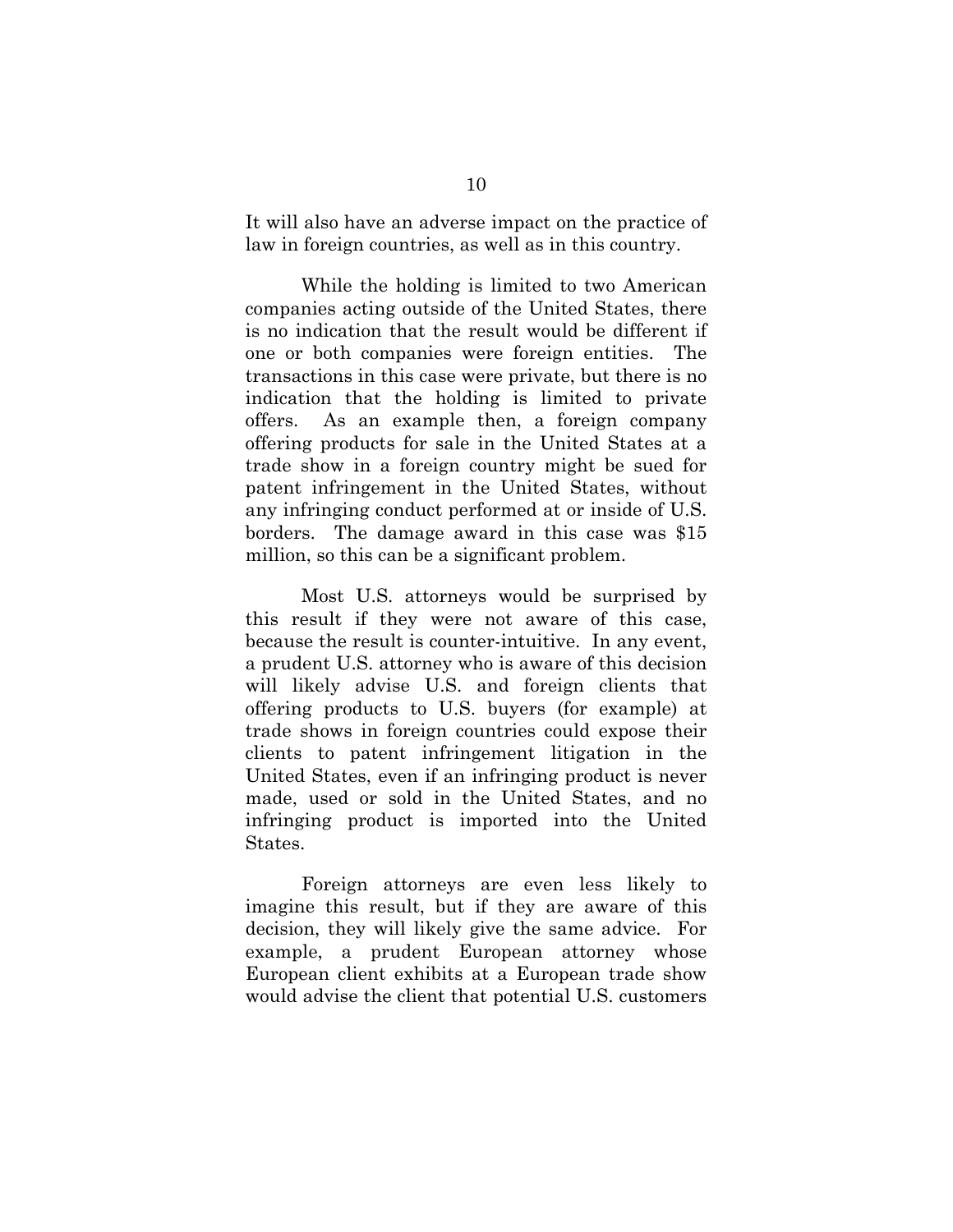should not even be offered products at the trade show. That assumes, of course, that the European attorney is familiar with this decision. This advice will be given even if there is no violation of the laws of the European country in question, which will usually be the case. This is yet another reason that amicus curiae supports the petition for certiorari.